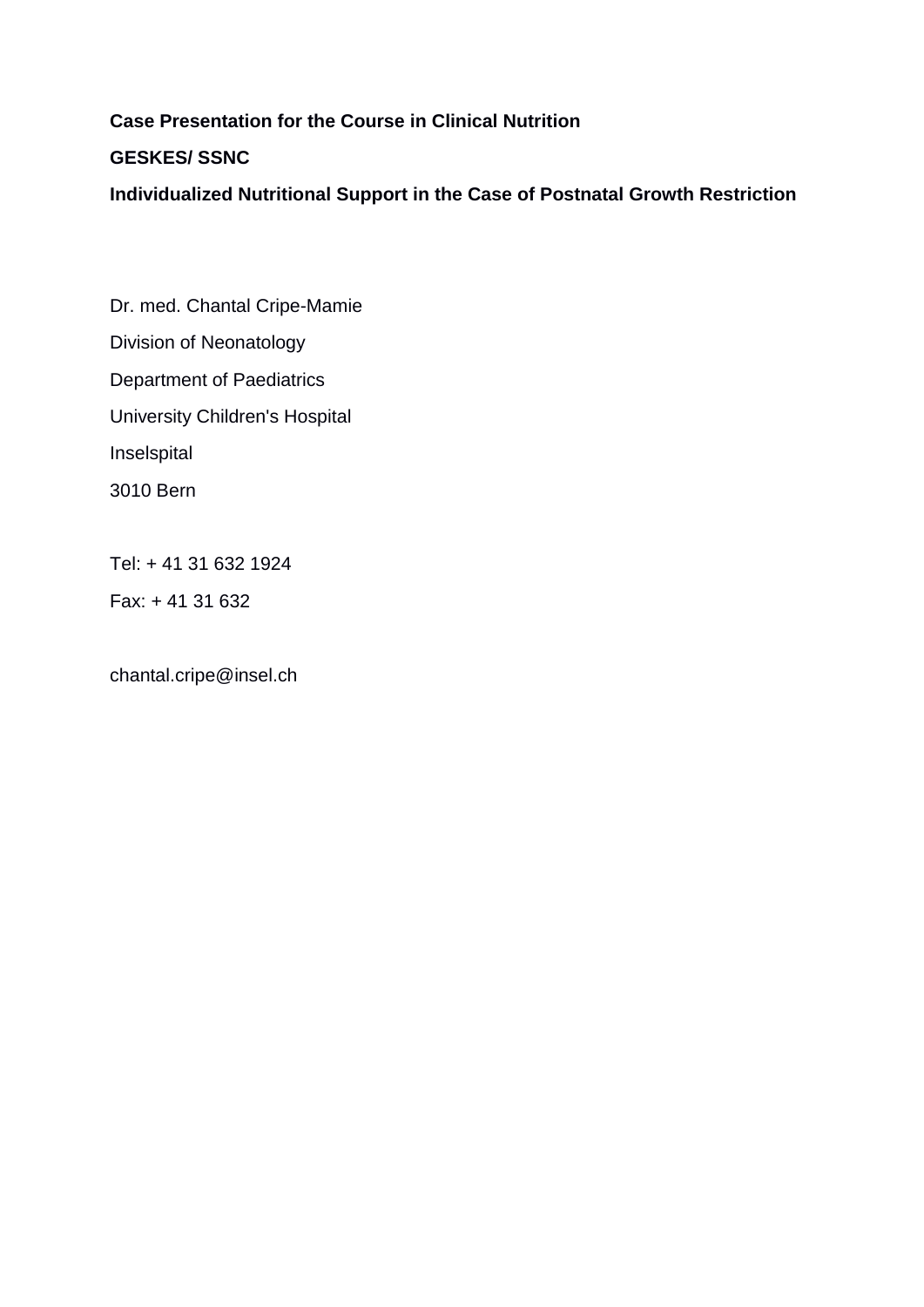#### **1. Summary**

Optimizing postnatal growth is a primary concern of the neonatologist and pediatrician.

Despite advances in nutritional support postnatal growth of the very low birth weight infant (less than 1500 g at birth) remains suboptimal in many cases. I present the case of a growth restricted preterm infant, who was put on an individualized enteral diet to enable better postnatal growth. The effects of the diet were assessed biochemically with amino acid profiles.

#### **2. Key Words**

Intrauterine growth restriction, very-low-birth-weight infant, extrauterine or postnatal growth restriction, individualized diet

#### **3. Abbreviations**

BM: brest milk; VLBW very low birth weight; WHO world health organisation

#### **4. Introduction**

Suboptimal postnatal growth as well as intrauterine growth restriction is associated with the development of arterial hypertension, coronary artery disease, diabetes type 2, metabolic syndrome and adiposity in adulthood (1). In animal models as well as in preterm infants inadequate nutrition in the early postnatal phase also has been shown to lead to impaired neuro-cognitive development (2). Thus, one of the neonatologist's main concerns is optimizing the infant's postnatal growth.

Frequently the freshly born preterm infant is unstable during the first days of life, due to various acute diseases (such as respiratory distress syndrome, sepsis or generalized inflammatory syndromes) leading to delays in establishing and maintaining adequate enteral nutrient intake. This in turn results in nutrient deficits, especially in protein, but also in calcium-phosphate deficiency. The clinical course is then often marked by postnatal growth restriction and several associated morbidities.

Currently the intrauterine growth curves are considered as goals for postnatal growth during the early infant period. With the available parenteral nutrition and expressed breast milk of the infant's mother, these growth curves cannot easily be attained. (2, 3). Hence it is recommended to fortify expressed breast milk (4).

Various medical societies and committees advocate feeding expressed breast milk as opposed to formula milk since there is growing evidence of distinct health benefits to feeding human milk, such as less mortality, less septic episodes, fewer occurrences of infections and better neurological outcome ( 2, 3, 4, 5,6).

For these reasons we start enteral feeds with expressed breast milk within the first hours of life with a partial parenteral nutrition in parallel.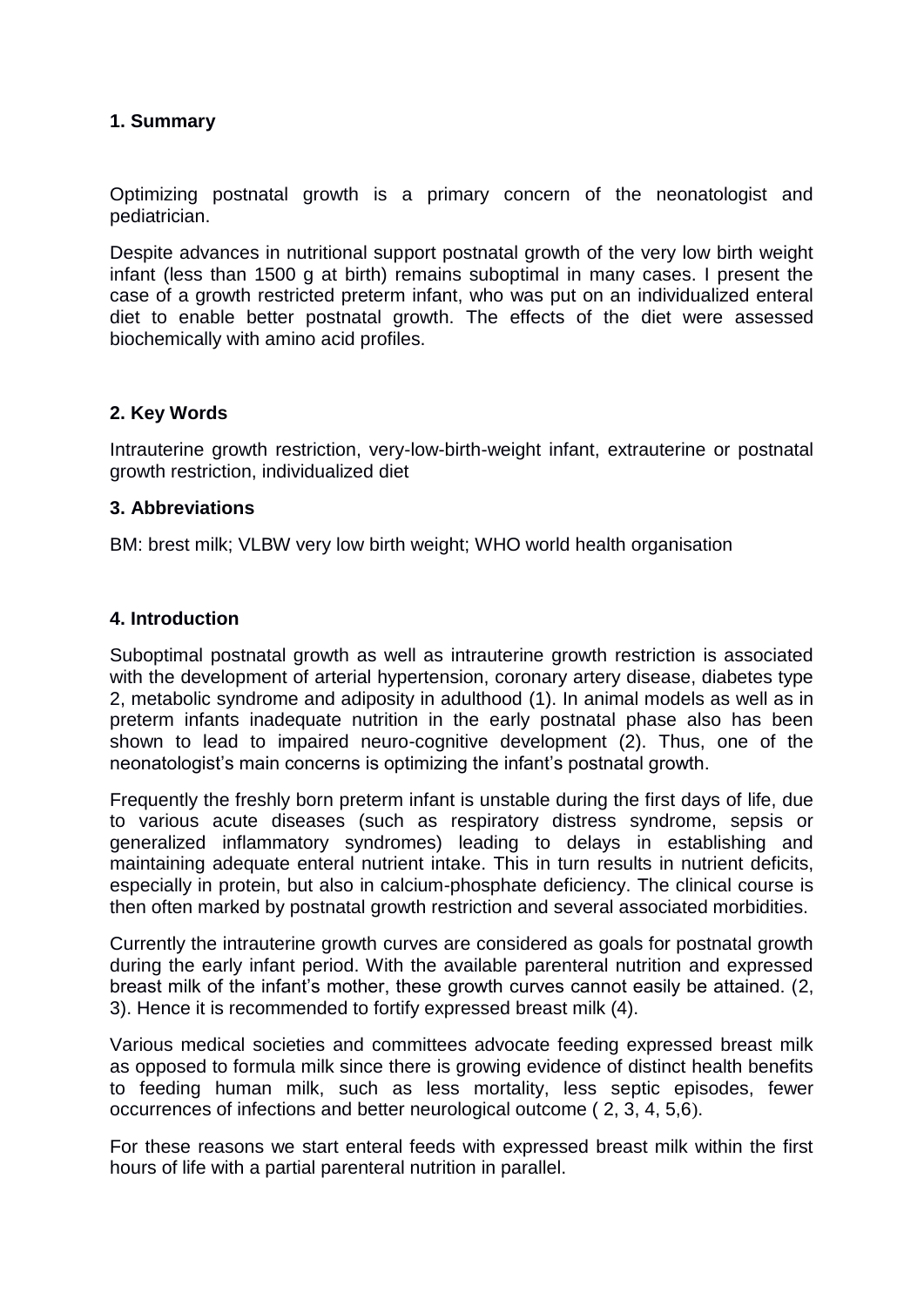#### **5. Case Presentation**

S.L was born at 26 0/7 weeks gestational age with a birth weight of 480 g with 2.7 SD below the  $3^{rd}$  percentile. This boy was born to a healthy second gravid  $1^{st}$  parity mother of 21 years. The pregnancy was marked by an early detection of growth restriction. The amniocenteses at 22 3/7 weeks revealed a normal XY karyotype. As of the  $24<sup>th</sup>$  gestational week the mother noted recurrent vaginal bleeds. A retrochorial hematoma could be documented with ultrasound and possibly a singular umbilical artery. Because of continued intrauterine growth restriction and recurrent vaginal bleeds the mother was hospitalized for prophylactic steroid treatment at 24 4/7 weeks. At 25 6/7 weeks she developed uterine contractions besides the known light vaginal bleeds. In light of the severe growth restriction and intensifying vaginal bleeds the baby was delivered by primary cesarean section. He adapted well with APGAR values of 7/9/9 at 1, 5 and 10 minutes respectively. He was admitted to our neonatal intensive care ward under continuous positive airway pressure support. The intrauterine growth restriction most likely resulted from chronic retrochorial bleed, which in turn led to placental insufficiency. This was confirmed on placental histology. Clinically there were no signs of a syndrome.

The infant received a peripheral intravenous vascular access and was started on standard care with 12,5 % Glucose and 0.5 g Protein per kilogram body weight as well as tailored electrolytes during the first minutes of life. Within a few hours of delivery he was also started on donated expressed breast milk at 20 ml /kg body weight. He tolerated increasing enteral feeds until a total amount of 160 ml /kg /day, whilst all the parenteral amounts were being decreased. The milk was switched to his own mother's milk once her milk production was sufficient. As of the 3<sup>rd</sup> day of life he presented recurrent hyperglycemic episodes. This was treated conservatively by reducing the intravenous glucose amount from 8 mg/kg body weight/ min to 5 mg /kg/min. Once the parenteral nutrition was ended on day of life 16, we proceeded to enrich the expressed maternal breast milk with a human milk fortifier FMS® (Milupa breast milk supplement), which is a standard procedure. Once again the infant presented hyperglycemic episodes with values reaching 11.1 mmol/L.

We were faced with an extremely growth retarded infant, who was showing an unsatisfactory postnatal growth pattern. (See growth chart in figures 1 and 2 during the first four weeks of life).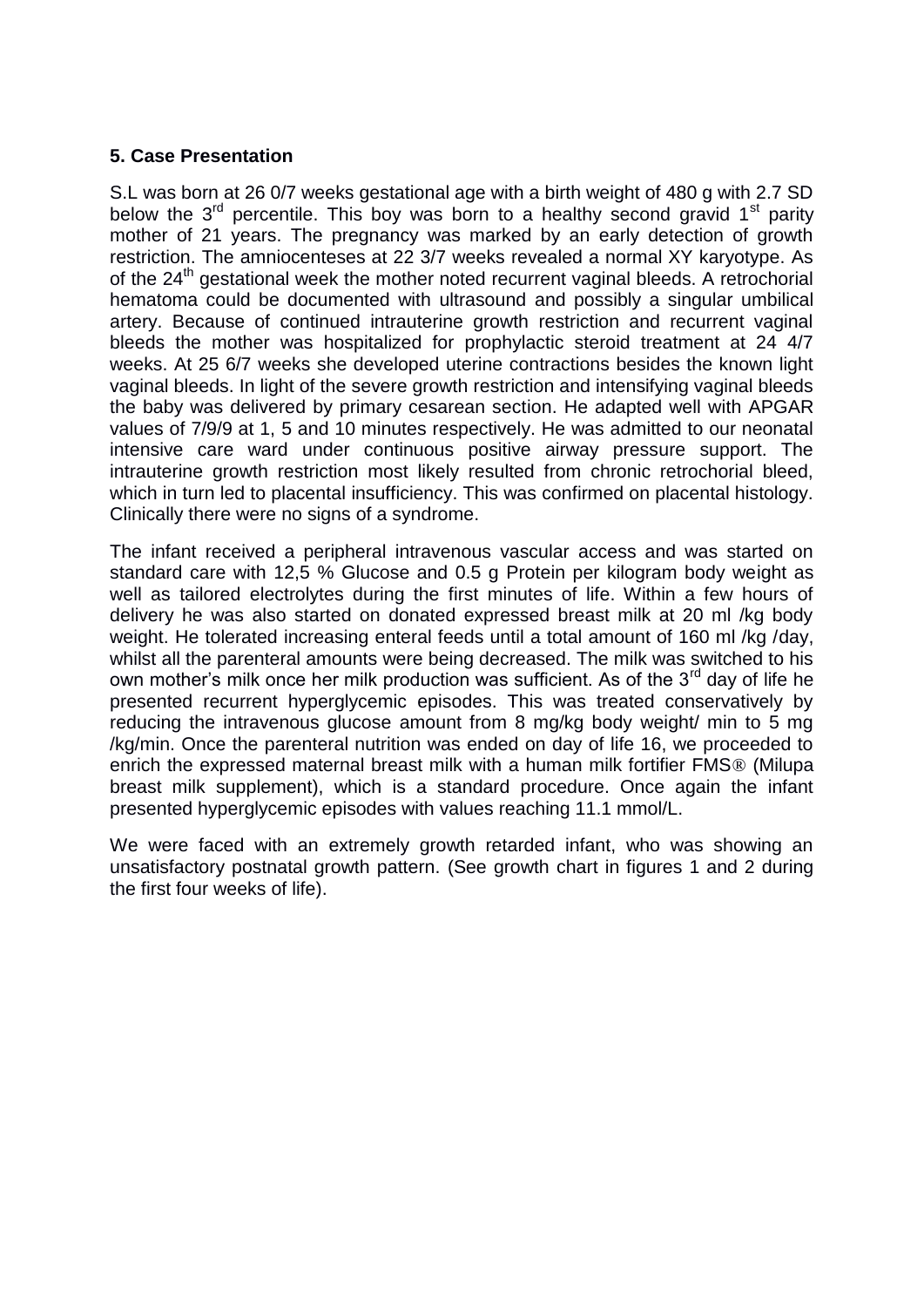



Percentile figure with weight in grams. Arrowheads indicate start of special diet, adjusting of special diet and end of special diet.





Percentile figure with body length in cm. Arrowheads indicate start of special diet, adjusting of special diet and end of special diet.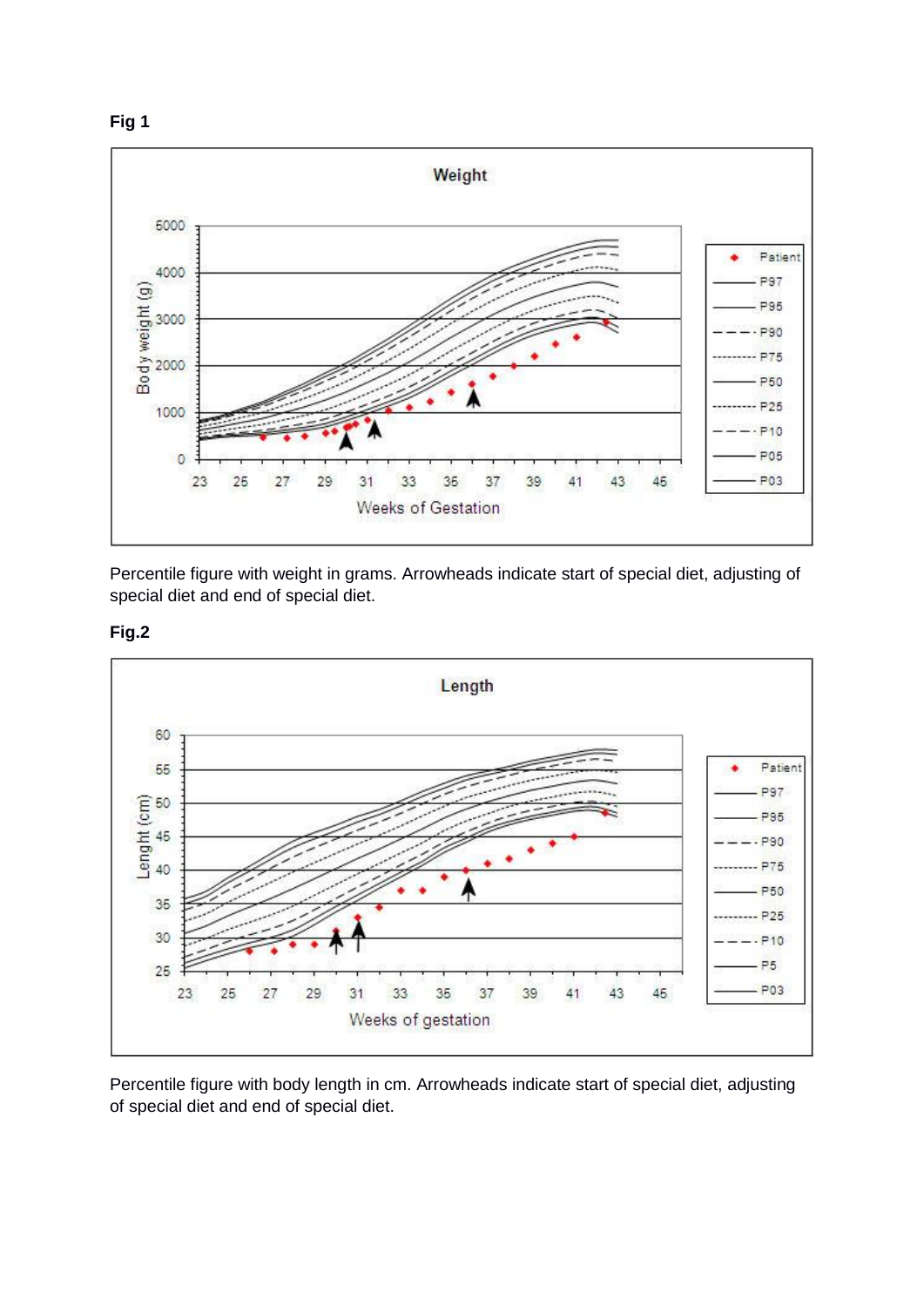At 4 weeks of age the protein intake, calculated at 1.6 g/kg/day, was deemed insufficient in light of a markedly reduced urea and the above mentioned limited growth.

Because of the development of a mild chronic lung disease, where he required supplemental oxygen (initially via continuous positive airway pressure for a total of 47 days and maximally 0.3 FiO2, then as of 32 5/7 weeks corrected age via nasal cannula up until 40 6/7 weeks corrected age), we were loath to increase the feeding volumes beyond 160-170 ml/kg to avoid volume over load.

In order to achieve better caloric intake without increasing carbohydrates to intolerance levels and optimize protein intake, we proceeded to enrich the mother's milk with half the usual amount of FMS® (Milupa breast milk supplement at 2.1 %, instead of 4.2%) as well as UCD® (protein powder for urea cycle defect) to approximately 2.3g Protein/ kg/ day plus Arginine as well as Liquigen® (medium chain triglycerides), since the laboratory results were suggestive of protein malnutrition (see Table 1, first row of results showing unspecific lower values for several amino acids). The ensuing growth was satisfactory, but still not optimal. We titrated the protein supplement up to 4.2 g Protein/ kg/ day to where the serum amino acid profile had nearly normalized (see Table 1,  $3<sup>rd</sup>$  row of results). We also added 1 g/kg/day of medium chain fatty acids (Liquigen®) to the milk. After a total of 4 weeks of this special diet we re-exposed the infant to the habitual diet of expressed BM enriched at a standard concentration of 4.2% FMS®. This time the infant tolerated the increased carbohydrates without any further hyperglycemic episodes and a more satisfactory weight gain. He was discharged at 2 ½ weeks corrected age (4 months chronological age) weighing 2930 g (Percentile 5), a body length of 48 cm (< P3) and a head circumference of 35 cm (P 25).

During the course of his stay the infant was supplemented with 800 IU of Vitamin D plus the extra vitamin D from the milk supplement. Thus, his daily dose averaged to 1000-1200 IU of Vitamin D. The alkaline phosphatase increased to twice the upper limit at 30 weeks corrected age. The serum ionized and total calcium as well as phosphate were always within the normal range. According to estimated urine losses, we adapted oral calcium-gluconate intake to a maximum of 0.6 mmol/kg/day and phosphate to a maximum of 0.5 mmol/kg/day. On discharge at 42 weeks corrected age, his alkaline phosphatase had normalized. On the chest x-ray film, performed to assess chronic lung disease at the age of 36 weeks, there was no evidence of osteopenia. We do not routinely perform DEXA scans to assess bone mass density.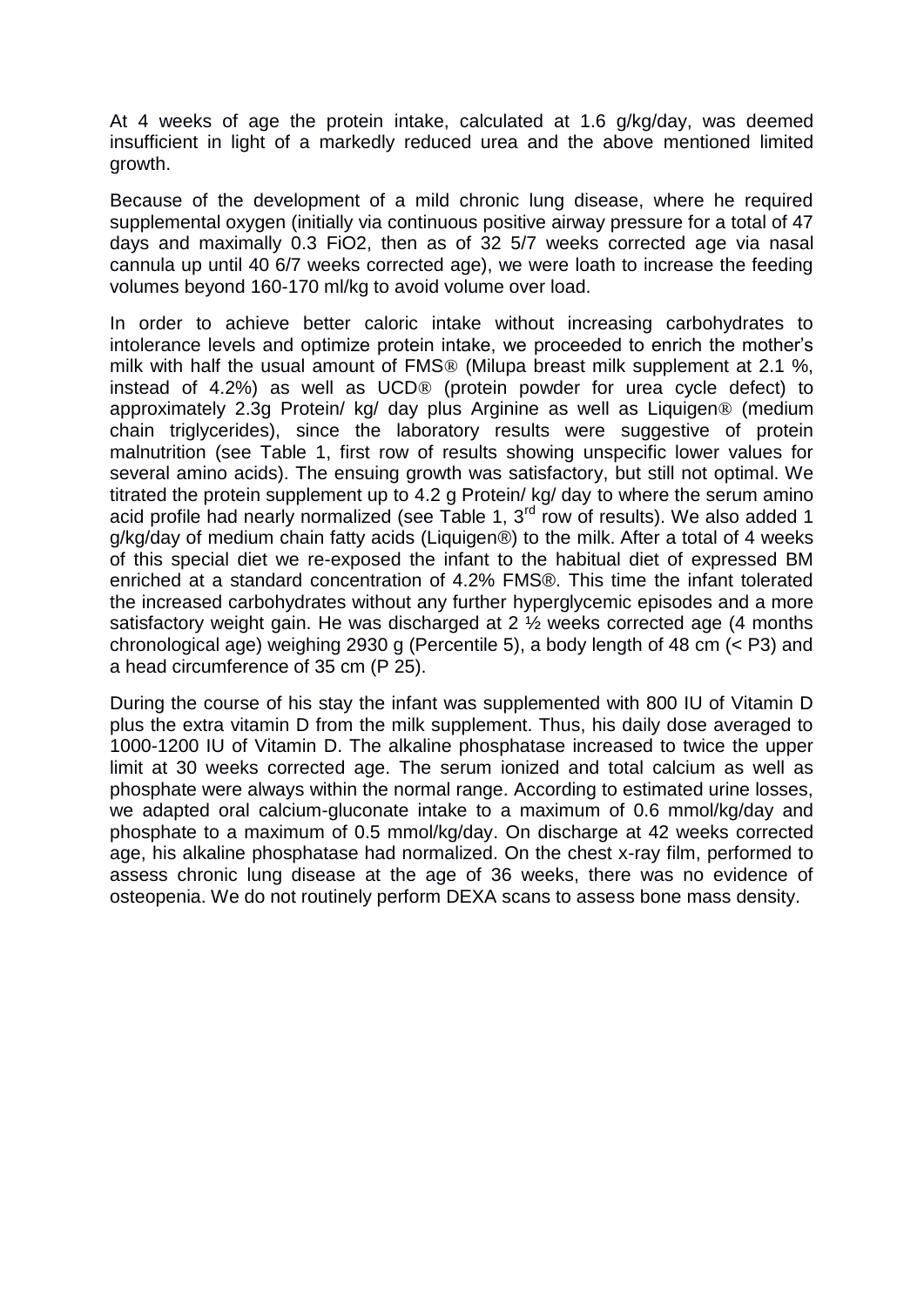# **Table 1**

|                    |           | 29 4/7 weeks corrected | 30 4/7 weeks corrected | 36 1/7 weeks corrected |
|--------------------|-----------|------------------------|------------------------|------------------------|
| Analysis<br>µmol/L | Reference | age                    | age                    | age                    |
|                    |           | no special diet        | 1 week special diet    | 3 weeks normal diet    |
| Taurine            | 30-340    | 35                     | 49                     | 51                     |
| Aspartic acid      | $5 - 50$  | 13                     | 13                     | 10                     |
| Threonin           | 65-250    | 319                    | 417                    | 476                    |
| Serine             | 60-300    | 202                    | 154                    | 214                    |
| Asparagine         | 15-60     | 26                     | 12                     | 67                     |
| Glutamic acid      | 30-200    | 32                     | 25                     | 47                     |
| Glutamine          | 280-1000  | 146                    | 81                     | 872                    |
| Proline            | 140-330   | 117                    | 108                    | 262                    |
| Glycine            | 200-550   | 119                    | 84                     | 179                    |
| Alanine            | 130-500   | 172                    | 144                    | 384                    |
| Valine             | 80-210    | 103                    | 114                    | 108                    |
| Cysteine           | 25-80     | 13                     | 15                     | 31                     |
| Methionine         | 10-50     | 25                     | 18                     | 35                     |
| Isoleucine         | 30-80     | 29                     | 38                     | 52                     |
| Leucine            | 50-160    | 54                     | 57                     | 75                     |
| Tyrosine           | 45-140    | 181                    | 273                    | 140                    |
| Phenylalanine      | 30-110    | 57                     | 86                     | 52                     |
| Histidine          | 40-130    | 71                     | 85                     | 95                     |
| Tryptophan         | 20-70     | 25                     | 37                     | 41                     |
| Ornithine          | 40-210    | 38                     | 46                     | 116                    |
| Lysine             | 100-270   | 89                     | 76                     | 218                    |
| Arginine           | 20-120    | 14                     | 15                     | 64                     |
| Creatinine         |           | 36                     | 33                     | 31                     |
| Urea               | mmol/L    | $0.8\,$                | 1.6                    | 3.3                    |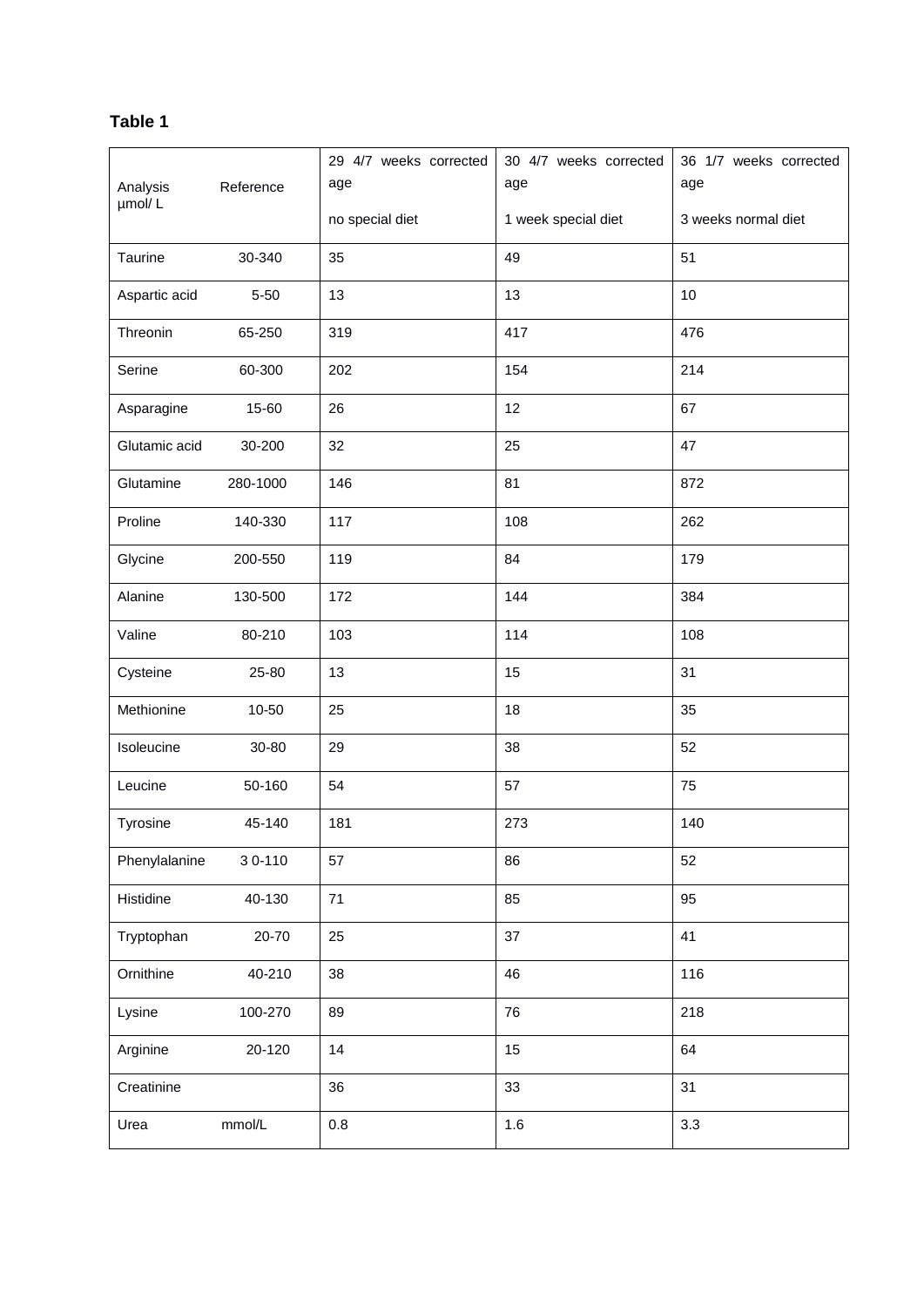#### **6. Discussion**

Breast milk (BM) for the neonate is unquestionably the ideal nutrition, specifically endorsed by the WHO to be the sole source of nutrition for the infant (newborn infant up to 6 months of age). BM has been proven to diminish sepsis and other infections, to reduce the incidence of necrotizing enterocolitis and even the rate of death. BM has also been shown to improve neuro-cognitive development, when compared to formula feeding ( 2, 3, 4, 5, 6).

In specific situations this source may be of insufficient energy and/or protein content, which is why a generic enrichment is typically added to expressed breast milk to enhance growth of the premature or growth restricted infant (4,7). Despite this enrichment, growth still remains suboptimal in many cases and certainly slower than in formula fed infants (2,7).

In our infant the course was complicated by a glucose intolerance. This is a phenomenon frequently observed in the extremely premature infant especially when intrauterine growth restriction is associated. It can occur in up to 50% of the very low birth weight infant (8, 9). It seems to be a multi-factorial transient disorder, clearly differentiated from transient neonatal diabetes, congenital diabetes, or even gramnegative or fungal sepsis. There were neither clinical signs nor laboratory results suggestive of the latter disorders in our infant.

The transient glucose intolerance seems to stem from intravenous glucose-overload in the presence of decreased insulin release in response to glucose as well as a failure of suppression of gluconeogenesis (9, 11)*.* In addition, the extremely premature infant will experience stress and critical illness, resulting in considerable release of pro-inflammatory cytokines, as well as the release of counter-regulatory hormones to insulin, such as cortisol and growth hormone. One of the clinical results of cytokine release is the development of chronic lung disease as seen in our infant. The glucose intolerance usually subsides within two weeks as the infant's endocrine system matures (8, 9).

The most widely used approach in the early phase of hyperglycemia is to restrict total glucose load, since early insulin infusion has not been shown to offer any substantial clinical benefit all the while putting the infant at risk of hypoglycemia (2, 8, 9, 10, 11) or even increase the rate of mortality as cited in the NIRTURE study (Neonatal Insuline Replacement Therapy in Europe) (10) . It is generally recommended not to go below a glucose load of 5-7 mg/kg/min, since the estimated requirements to maintain organ function (especially brain function) are around 6 mg/ kg/ minute. Only when this first measure does not lead to satisfactory glycemic controll, would a continuous insuline infusion be applied (10, 11). Once the infant is on such a treatment, glucose levels need to be monitored extra closely, leading to many blood draws and thus the potential of transfusion requirements, even when glucose is monitored continuously with an indwelling platinum probe.

In our case we were able to reduce the glucose load to within levels still satisfactory for organ function (i.e above 5mg/kg/min) without having to consider insulin therapy during the first two weeks of life, during which the infant still depended on intravenous nutrition.

Because of the recurrent hyperglycemic episodes our infant could only be enriched to 2.1% FMS (as opposed to 4.2%) at a total amount of 164 ml/kg/day, corresponding to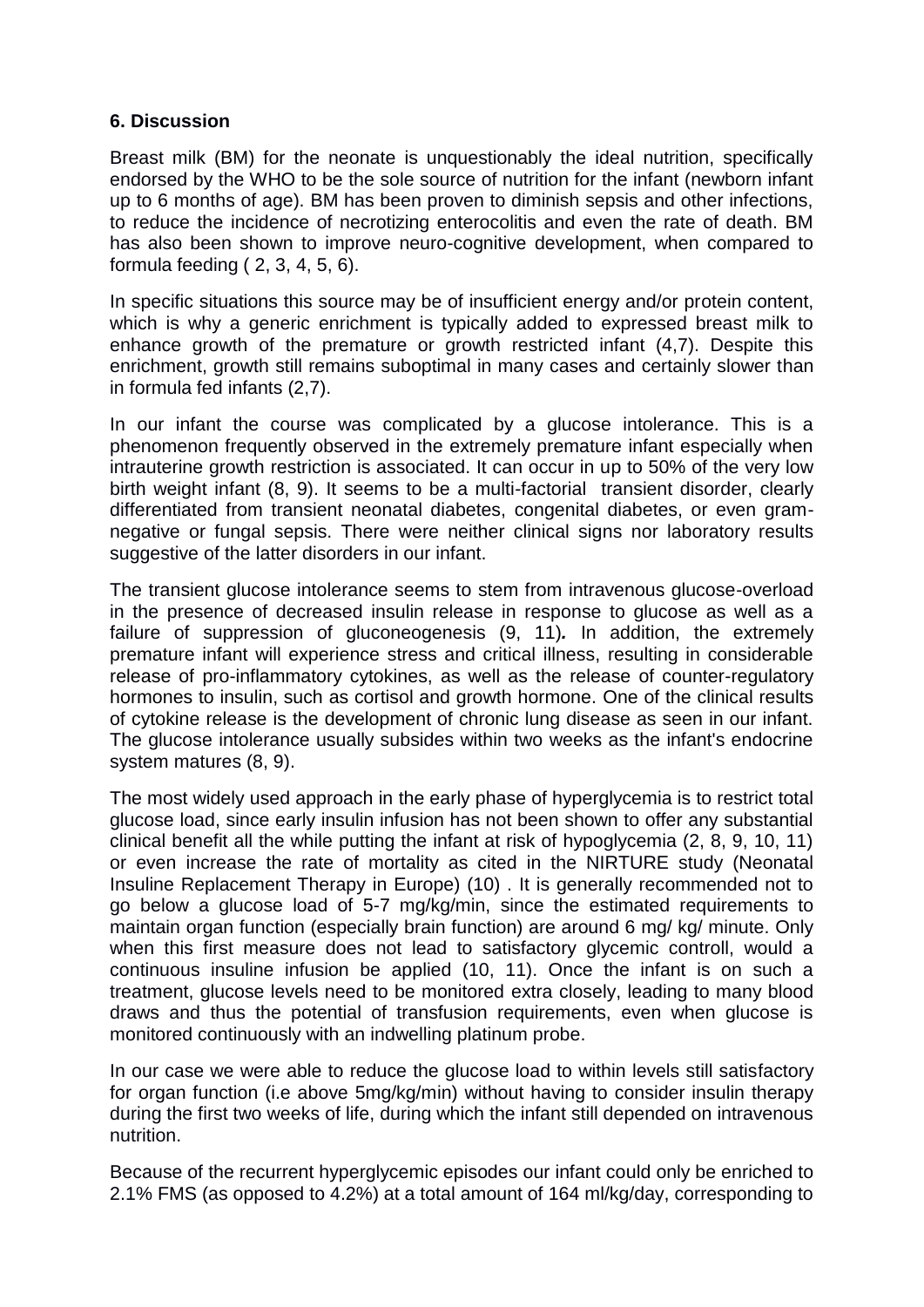118 kcal/kg/day and approximately 2.3 g Protein/ kg/ day. At close to 4 weeks of age we were able to document a low serum urea and markedly reduced serum amino acids, especially the essential amino acids as well as glutamine, arginine and glycine (See Table 1,  $1<sup>st</sup>$  row of results). In light of the growth restriction despite adequate caloric intake this was evidence for protein malnutrition. We then proceeded to enrich the milk with a specific amino acid powder (Nutricia Milupa UCD® 1 powder), which is a powdered medical food, indicated for the dietary management of all urea cycle disorders, containing a mixture of essential pure L-amino acids and enriched with vitamins, minerals and trace elements. Since this powder lacks arginine, and that arginine is a conditionally essential amino acid to the growing preterm infant, we also supplemented the milk with arginine at an amount of 0.05 mg/d. The total delivered protein amount was calculated at 3.9 g Protein/ kg/ day. The ensuing growth was satisfactory, but still not optimal. We titrated the protein supplement to 4.2 g Protein/ kg/ day to where the serum amino acid profile had nearly normalized (see Table 1,  $3^{\bar{r}d}$  row of results). We also added 1 g/kg/day of medium chain fatty acids (Liquigen®) to the milk. After a total of 4 weeks of this special diet we re-exposed the infant to the habitual diet of expressed BM enriched at a standard concentration of 4.2% FMS®. This time he tolerated the glucose load without evidence of hyperglycemia. We assume that his endocrine system had matured enough as to where he could metabolize the ingested amount of glucose and that the special diet with the essential L-amino acids (especially Leucine) might have contributed to stimulate insulin secretion.

To our knowledge this is the first case to be documented in which an infant with glucose intolerance received an amino acid supplement to the expressed mother's BM to achieve better postnatal growth and to have the clinical effect confirmed by serum amino acid profiles, besides the anthropometric measures.

## **7. Learning Points**

1) Even in light of correct caloric intake, there can still be a protein malnutrition with postnatal growth restriction.

2) Tailored enteral nutrition is feasible, but needs special attention to detail; for instance adding arginine to the specific amino acid powder (Nutricia Milupa UCD® 1 powder) and amino acid profiling to follow up effect of nutrional treatment.

3) Specific amino acid powder (Nutricia Milupa UCD® 1 powder) is poor in arginine and this specific amino acid is a conditionally essential amino acid for the growing human infant.

4) Protein malnutrition is probably far more prevalent than suspected in growth restricted infants and should be more actively sought and treated.

5) Glucose intolerance can be managed conservatively, if the glucose load is maintained above 5 mg/kg/min. before considering insulin infusion.